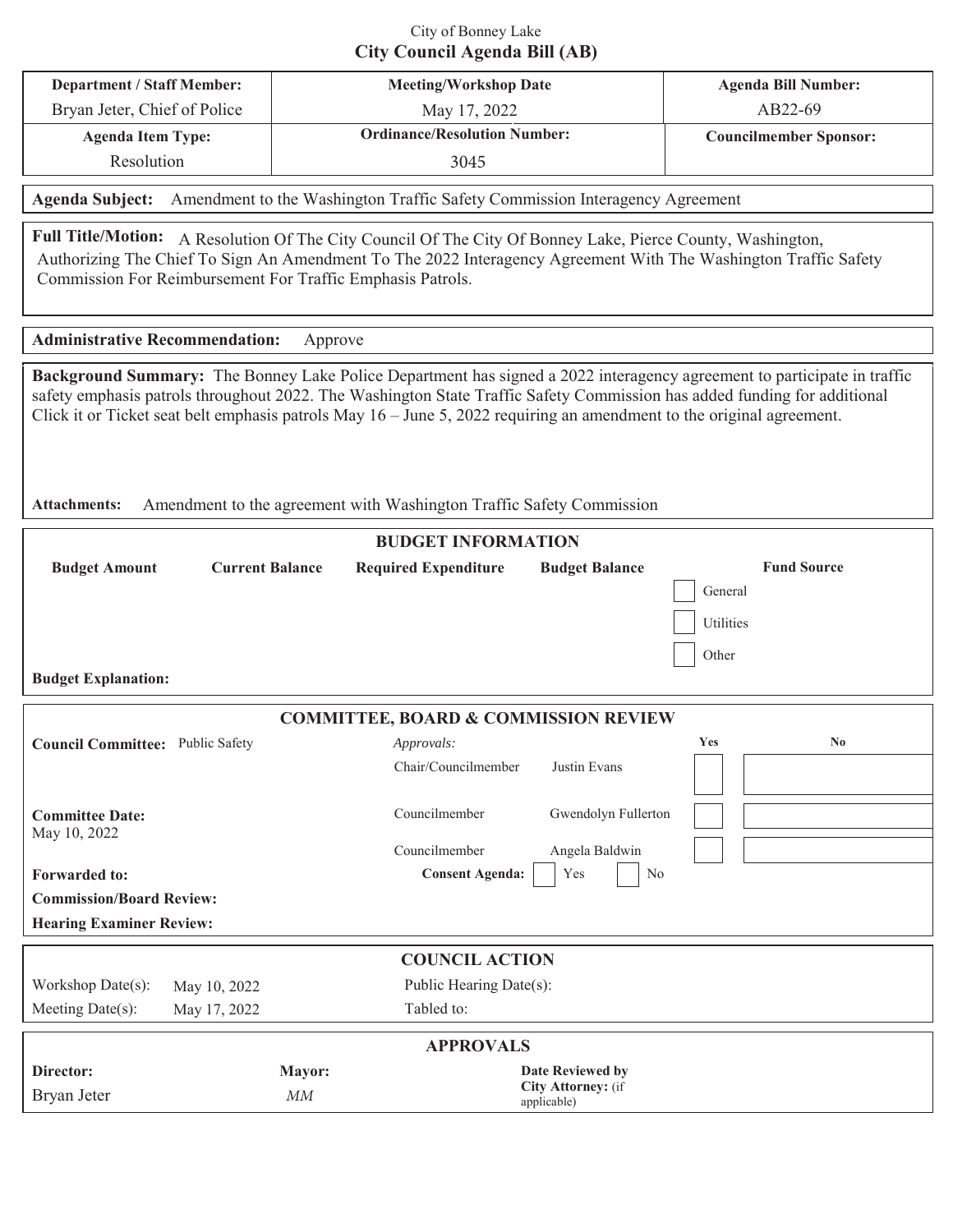#### **RESOLUTION NO. 3045**

**A RESOLUTION OF THE CITY COUNCIL OF THE CITY OF BONNEY LAKE, PIERCE COUNTY, WASHINGTON, AUTHORIZING THE CHIEF TO SIGN AN AMENDMENT TO THE 2022 INTERAGENCY AGREEMENT WITH THE WASHINGTON TRAFFIC SAFETY COMMISSION FOR REIMBURSEMENT FOR TRAFFIC EMPHASIS PATROLS.**

**WHEREAS**, Bonney Lake Police Department has signed the Interagency Agreement between the Washington Traffic Safety Commission and the City of Bonney Lake regarding the reimbursement for traffic emphasis patrol from October 1, 2021 – September 30, 2022; and

**WHEREAS,** the City of Bonney Lake has identified traffic safety as vital for our citizens; and

**WHEREAS,** the Bonney Lake Police Department will receive reimbursement for traffic safety emphasis patrols; and

**WHEREAS**, the Washington Traffic Safety Commission has added funding for Click it or Ticket seatbelt emphasis patrols May 16 – June 5, 2022 requiring an amendment to the original interagency agreement;

# **NOW, THEREFORE, THE CITY COUNCIL OF THE CITY OF BONNEY LAKE, WASHINGTON DOES RESOLVE AS FOLLOWS:**

**Section 1**. The Chief is hereby authorized to sign the amendment to the Interagency Agreement with the Washington Traffic Safety Commission and allow the Bonney Lake Police Department to be reimbursed for conducting Click it or Ticket seatbelt emphasis patrols May 16 – June 5, 2022.

**PASSED** by the City Council this 17th day of May, 2022.

AAD1DED8A424D6

Michael McCullough, Mayor

AUTHENTICATED:

- DocuSianed by: Sadie a. Scharemar \_\_\_\_\_\_\_\_\_\_\_\_\_\_\_\_\_\_\_\_\_\_\_\_\_\_\_\_\_\_\_\_\_

Sadie Schaneman, CMC, City Clerk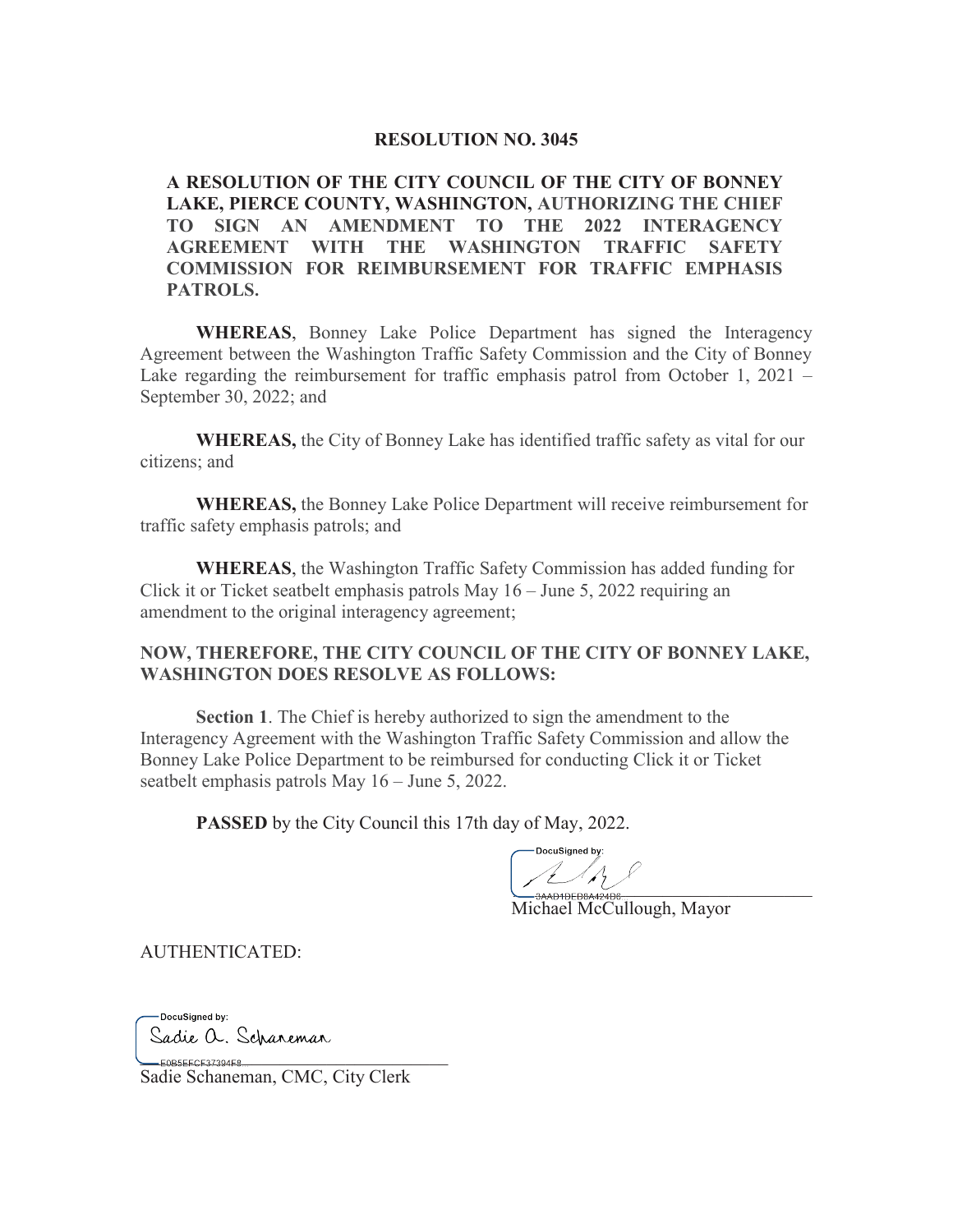

#### **STATE OF WASHINGTON**

# **WASHINGTON TRAFFIC SAFETY COMMISSION**

621 8th Avenue SE, Suite 409, PO Box 40944, Olympia, Washington 98504-0944, (360) 725-9860

# **AMENDMENT #1**

TO.

# **2022 HIGH VISIBILITY ENFORCEMENT GRANT**

# **BETWEEN**

# **WASHINGTON TRAFFIC SAFETY COMMISSION**

### **AND**

# **Bonney Lake Police Department**

The Grantee listed above participates in Region 5's high visibility enforcement grant, 2022-HVE-4447-Region 5 Target Zero Task Force. Funding has been added to this grant to include funds for enforcement participation in Click It or Ticket. This amendment adds to the scope of work and project costs sections of above-referenced agreement. The additions to the agreement are as follows:

### **Scope of Work Additions:**

Objectives and Requirements for Click It or Ticket Patrols

- 1. SUB-RECIPIENT must use the spotter method for all Click It or Ticket (CIOT) HVE events. This method will utilize a team of no less than three commissioned officers one spotter identifying violations and at least two officers responding to violations. Officers on motorcycles are an excepted from this requirement.
- 2. SUB-RECIPIENT agrees that CIOT HVE patrols conducted without using the spotter method or motor officers will not be compensated by the WTSC.
- 3. SUB-RECIPIENT will only expend funds for these HVE events in support of the national CIOT campaign from May 16, 2022 - June 5, 2022.

#### **Project Costs Additions:**

**Click It or Ticket Patrols** Section 402, CFDA 20.600

\$17,000

All other sections and terms and conditions of this Contract remain in full force and effect.

This Amendment is executed by the persons signing below, who warrant that they have the authority to execute this Amendment. It is effective on the date it is fully executed.